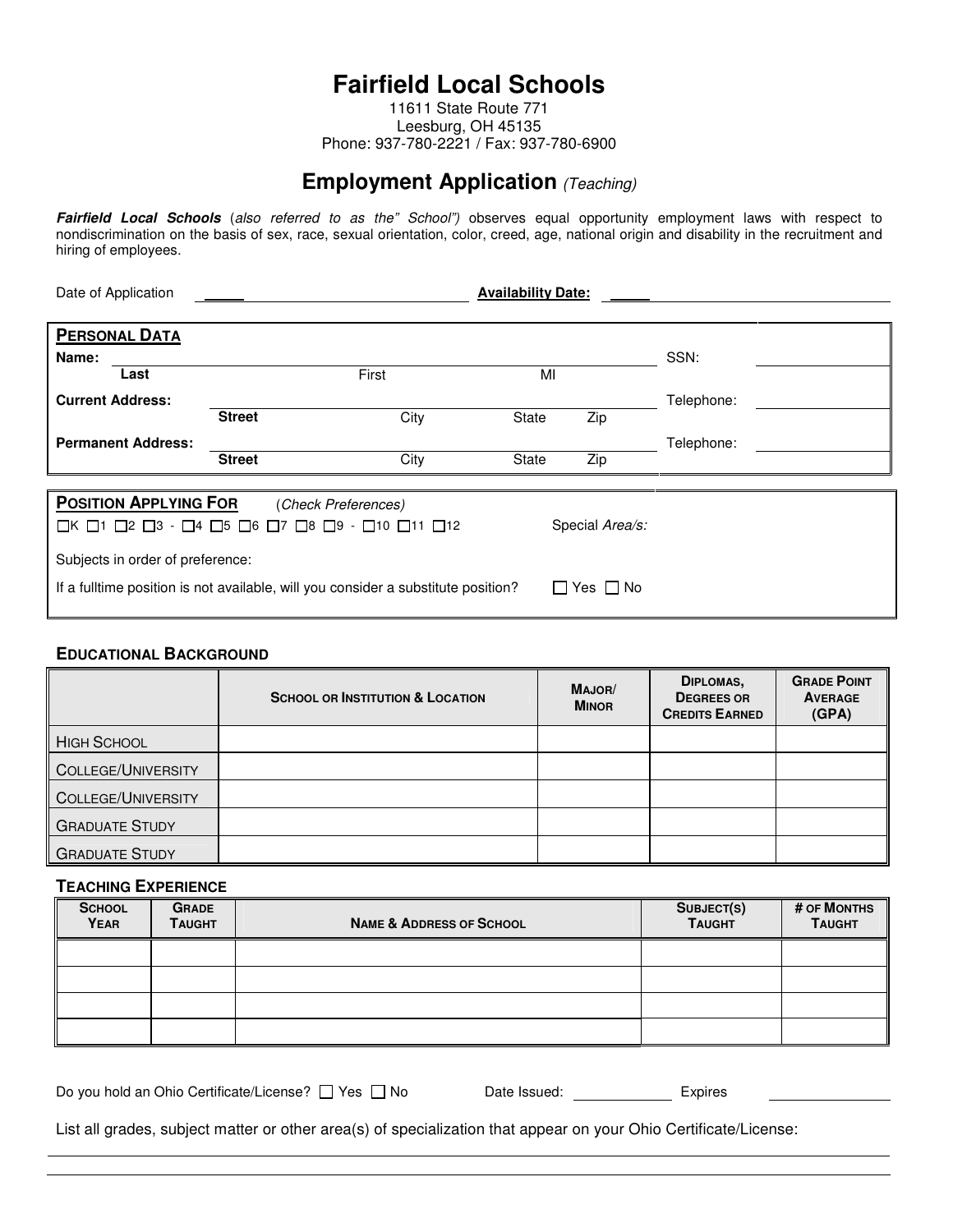**EMPLOYMENT HISTORY** – List your employers for the past 10 years, starting with the most recent. Be sure to provide the month and year worked at each job. Explain any gaps in employment in the "Comments" section below.

| <b>CURRENT/LAST EMPLOYER</b>   | Telephone | Dates Employed          |                                | Summarize responsibilities |
|--------------------------------|-----------|-------------------------|--------------------------------|----------------------------|
| Address                        |           | From                    | To                             |                            |
|                                |           |                         |                                |                            |
| Job Title                      |           |                         | Hourly Rate/Salary<br>Starting |                            |
| Immediate Supervisor and Title |           | \$                      | Per                            |                            |
| Reason for Leaving             |           |                         | Hourly Rate/Salary<br>Final    |                            |
|                                |           | \$                      | Per                            |                            |
| <b>PRIOR EMPLOYER</b>          | Telephone | From                    | Dates Employed<br>To           | Summarize responsibilities |
| Address                        |           |                         |                                |                            |
| Job Title                      |           |                         | Hourly Rate/Salary<br>Starting |                            |
| Immediate Supervisor and Title |           | \$                      | Per                            |                            |
| Reason for Leaving             |           |                         | Hourly Rate/Salary<br>Final    |                            |
|                                |           | \$                      | Per                            |                            |
| <b>PRIOR EMPLOYER</b>          | Telephone | From                    | Dates Employed<br>To           | Summarize responsibilities |
| Address                        |           |                         |                                |                            |
| Job Title                      |           |                         | Hourly Rate/Salary<br>Starting |                            |
| Immediate Supervisor and Title |           | \$                      | Per                            |                            |
| Reason for Leaving             |           |                         | Hourly Rate/Salary<br>Final    |                            |
|                                |           | \$                      | Per                            |                            |
| <b>PRIOR EMPLOYER</b>          | Telephone | From                    | Dates Employed<br>To           | Summarize responsibilities |
| Address                        |           |                         |                                |                            |
| Job Title                      |           |                         | Hourly Rate/Salary<br>Starting |                            |
| Immediate Supervisor and Title |           | \$                      | Per                            |                            |
| Reason for Leaving             |           |                         | Hourly Rate/Salary<br>Final    |                            |
|                                |           | \$                      | Per                            |                            |
| <b>PRIOR EMPLOYER</b>          | Telephone | From                    | Dates Employed<br>To           | Summarize responsibilities |
| Address                        |           |                         |                                |                            |
| <b>Job Title</b>               |           |                         | Hourly Rate/Salary<br>Starting |                            |
| Immediate Supervisor and Title |           | \$                      | Per                            |                            |
| Reason for Leaving             |           |                         | Hourly Rate/Salary<br>Final    |                            |
|                                |           | $\overline{\mathbf{e}}$ | Per                            |                            |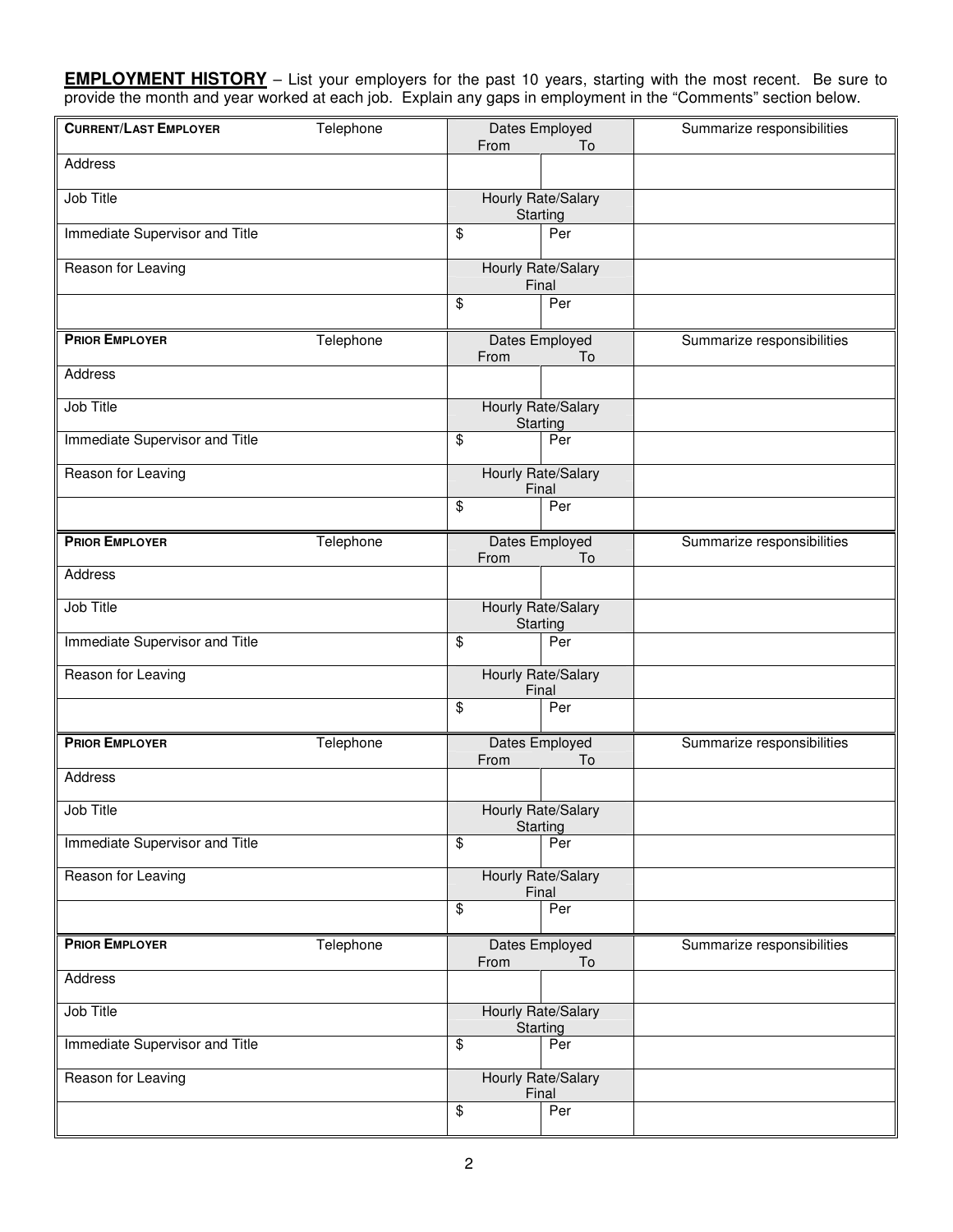## **OTHER QUALIFICATIONS**

| Summarize special job-related skills and qualifications acquired from employment or other experiences (including U.S.<br>military service) and/or state any additional information you feel may be helpful in considering your application, i.e.<br>honors, awards, activities, technology skills or professional development activities: |
|-------------------------------------------------------------------------------------------------------------------------------------------------------------------------------------------------------------------------------------------------------------------------------------------------------------------------------------------|
|                                                                                                                                                                                                                                                                                                                                           |
|                                                                                                                                                                                                                                                                                                                                           |
|                                                                                                                                                                                                                                                                                                                                           |
|                                                                                                                                                                                                                                                                                                                                           |
|                                                                                                                                                                                                                                                                                                                                           |

### **GENERAL INFORMATION**

| Have you ever taught under a continuing contract in the State of Ohio? $\Box$ Yes $\Box$ No<br>If so, where?                                                                                                                               |
|--------------------------------------------------------------------------------------------------------------------------------------------------------------------------------------------------------------------------------------------|
| Are you currently under contract? $\Box$ Yes $\Box$ No                                                                                                                                                                                     |
| Have you ever been discharged or asked to resign from a teaching position? $\Box$ Yes $\Box$ No If so, please<br>attach an explanation.                                                                                                    |
| Have you ever been convicted of a felony? $\Box$ Yes $\Box$ No If so, please attach an explanation.                                                                                                                                        |
| Have you ever been convicted of a misdemeanor? $\Box$ Yes $\Box$ No If so, please attach an explanation.<br>Have you ever been formally reprimanded in any job you have held? $\Box$ Yes $\Box$ No If so, please attach an<br>explanation. |
| If hired, is there any reason why you cannot be highly punctual and regular in following any assigned work<br>schedule? $\Box$ Yes $\Box$ No                                                                                               |
| If so, why?                                                                                                                                                                                                                                |

#### **MILITARY SERVICE**

| Service in the U.S. Armed Forces? $\Box$ Yes $\Box$ No | <b>Branch of Service</b> |  |
|--------------------------------------------------------|--------------------------|--|
| Dates Served: From:                                    | To:                      |  |
| Your current military status?                          |                          |  |
|                                                        |                          |  |

## **PROFESSIONAL REFERENCES**

 List names of professional educators capable of judging your teaching competence or potential. Beginning teachers must include cooperating teacher and university supervisor for student teaching experience. Experienced teachers must include administrators and supervisors for 2 most recent teaching assignments.

| <b>NAME</b> | <b>POSITION</b> | <b>COMPLETE ADDRESS (STREET/CITY/STATE/ZIP)</b> | <b>TELEPHONE</b> |
|-------------|-----------------|-------------------------------------------------|------------------|
|             |                 |                                                 |                  |
|             |                 |                                                 |                  |
|             |                 |                                                 |                  |
|             |                 |                                                 |                  |

# **STATEMENT**

In your own handwriting, what unique contributions do you believe you can make to Fairfield Local Schools?